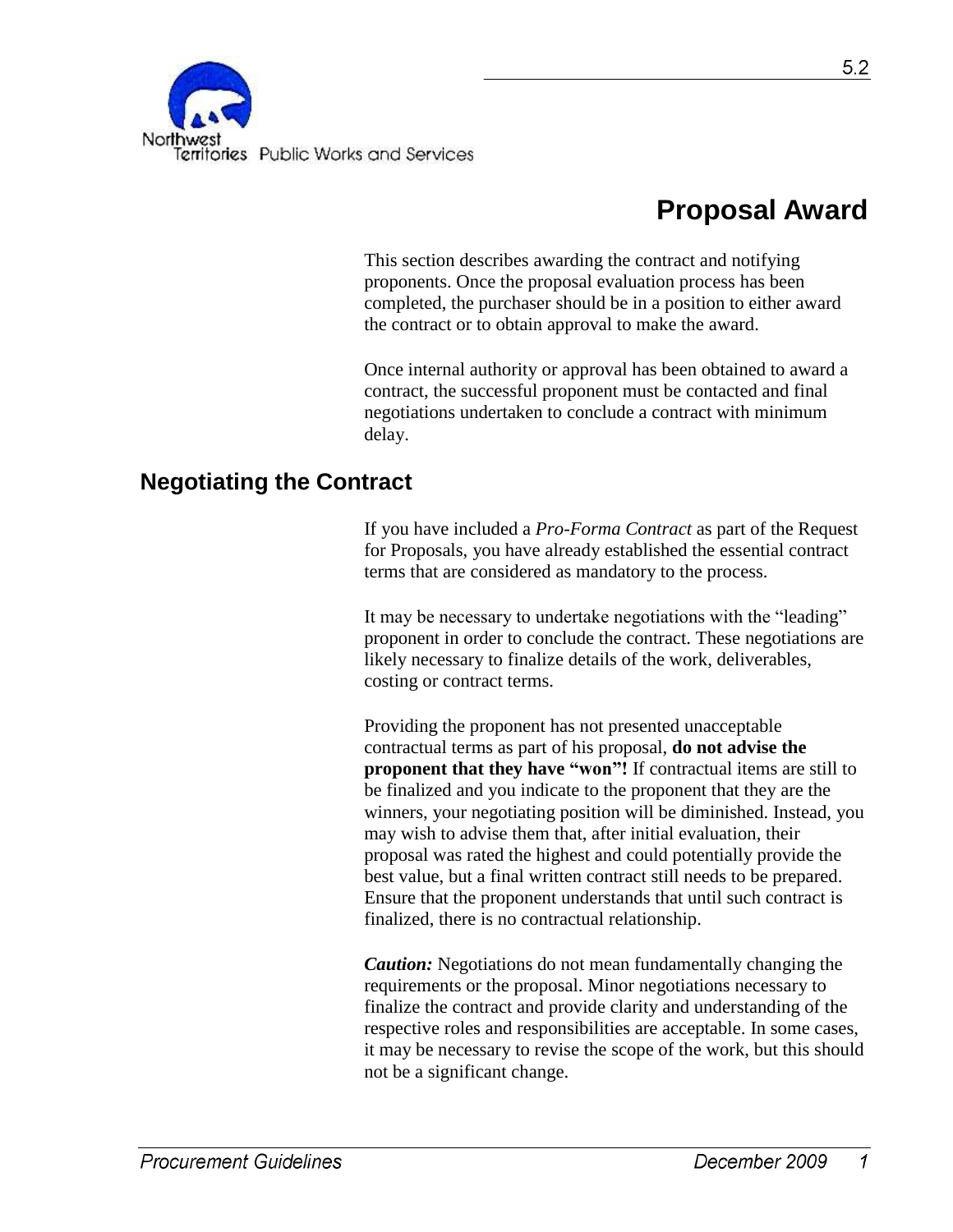While the RFP documents and proposal will normally be incorporated into the contract, you must ensure that all negotiated points and understandings be explicitly incorporated into the contract language, including finalized pricing details, deliverables and schedules.

### **Letters of Acceptance**

*Letters of Acceptance* are used to notify successful contractors of contract award for all service, construction and consulting contracts. A *letter of acceptance* is a formal acceptance of a proposal; it constitutes a legal agreement or contract between the GNWT and the contract party.

The following sample letters may be useful after the final contract negotiations.

#### *SAMPLE RFP LETTERS – SUCCESSFUL PROPONENT*

RE: REQUEST FOR PROPOSALS - (name/reference/number, etc.)

Thank you for your proposal dated (Proposal date) for the above reference project. The Government of the Northwest Territories is pleased to announce it hereby accepts your proposal. Please consider this letter as the GNWT's commitment to enter into a contract. This is your authorization to proceed with the work in accordance with the terms of the contract documents.

In awarding this contract to you, we want to take this opportunity to remind you that local and northern involvement on our projects is a very high priority with the GNWT. Therefore, we expect that you will make every effort to meet the levels that you proposed and hopefully will not stop there but will look for other means to increase even further, the level of northern and local involvement.

The formal contract documents are being prepared and will be submitted to you shortly for execution.

Chairman of Evaluation Committee Deputy Minister, or Contracting Authority *(as the case may be)*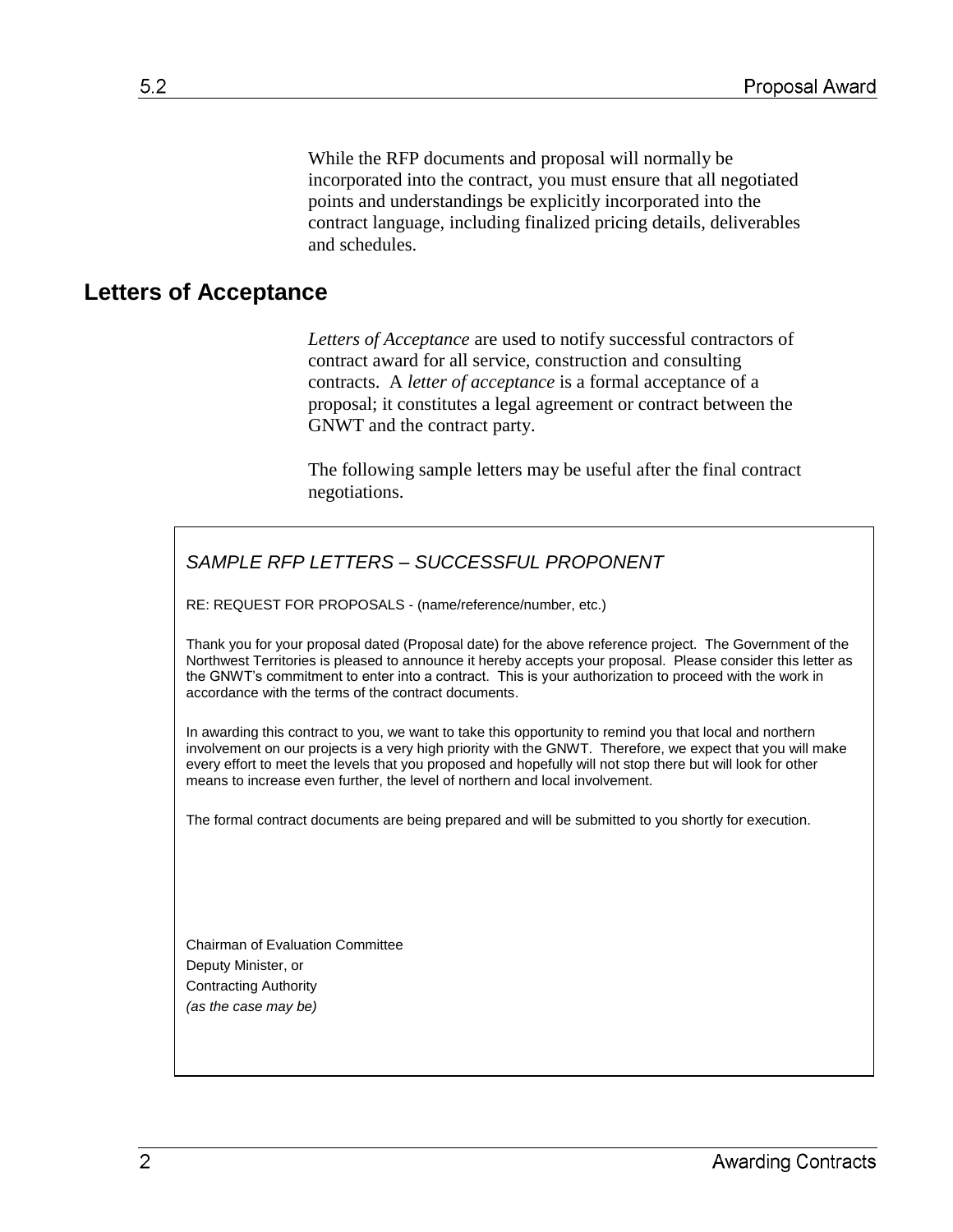

### **Letters of Intent**

It is important to understand the difference between a *Letter of Acceptance* and a *Letter of Intent*. A *Letter of Acceptance* formally accepts the proposal offered. A *letter of intent* **does not accept an offer**, but merely indicates the intention to accept an offer at some point in the future (usually, specific conditions must be met before acceptance will be noted). A letter of intent does not constitute an agreement between two parties; if improperly construed, it can cause a great deal of difficulty. For this reason, *letters of intent* **should not be used**.

### **Letters of Regret**

It is recommended that you advise the losing proponents by telephone or electronic mail immediately upon concluding a contract with the successful proponent. This should be followed up with a formal letter of regret.

*Letters of Regret* should be used for all proposals.

The following sample letter is provided for the purchaser's information and use and is typical of the information that should be provided to the losing proponents.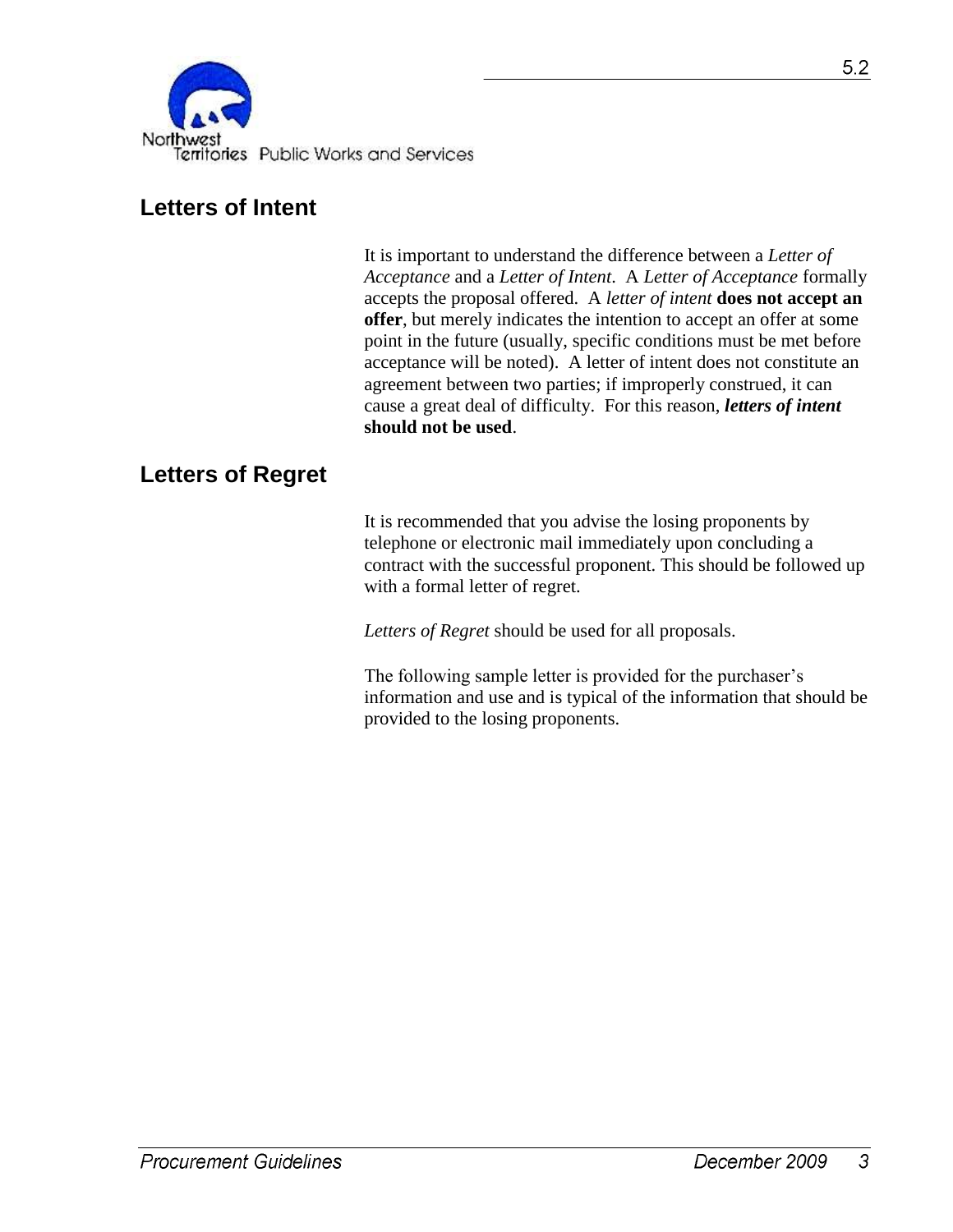#### *Sample Regret Letter*

Dear Sir:

#### **(***Proposal Name/Reference Number; Community)*

Thank you for your proposal dated \_\_\_\_\_\_\_\_\_\_\_\_\_\_\_\_\_\_\_ for the above referenced work. We also received proposals from:

We evaluated all proposals in accordance with criteria outlined in the Request for Proposals.

We regret to inform you that your proposal was not accepted; we accepted the proposal from . Your proposal was *(good, acceptable, unacceptable)*, but could have been stronger in the following areas:

*1. (indicate items as noted in the rating format where points awarded were relatively low)*

Should you desire, we can also be available to discuss your proposal with respect to its strengths and weaknesses.

We appreciate the time and effort you spent in preparing your proposal and hope you will continue to submit proposals when requested.

Yours sincerely,